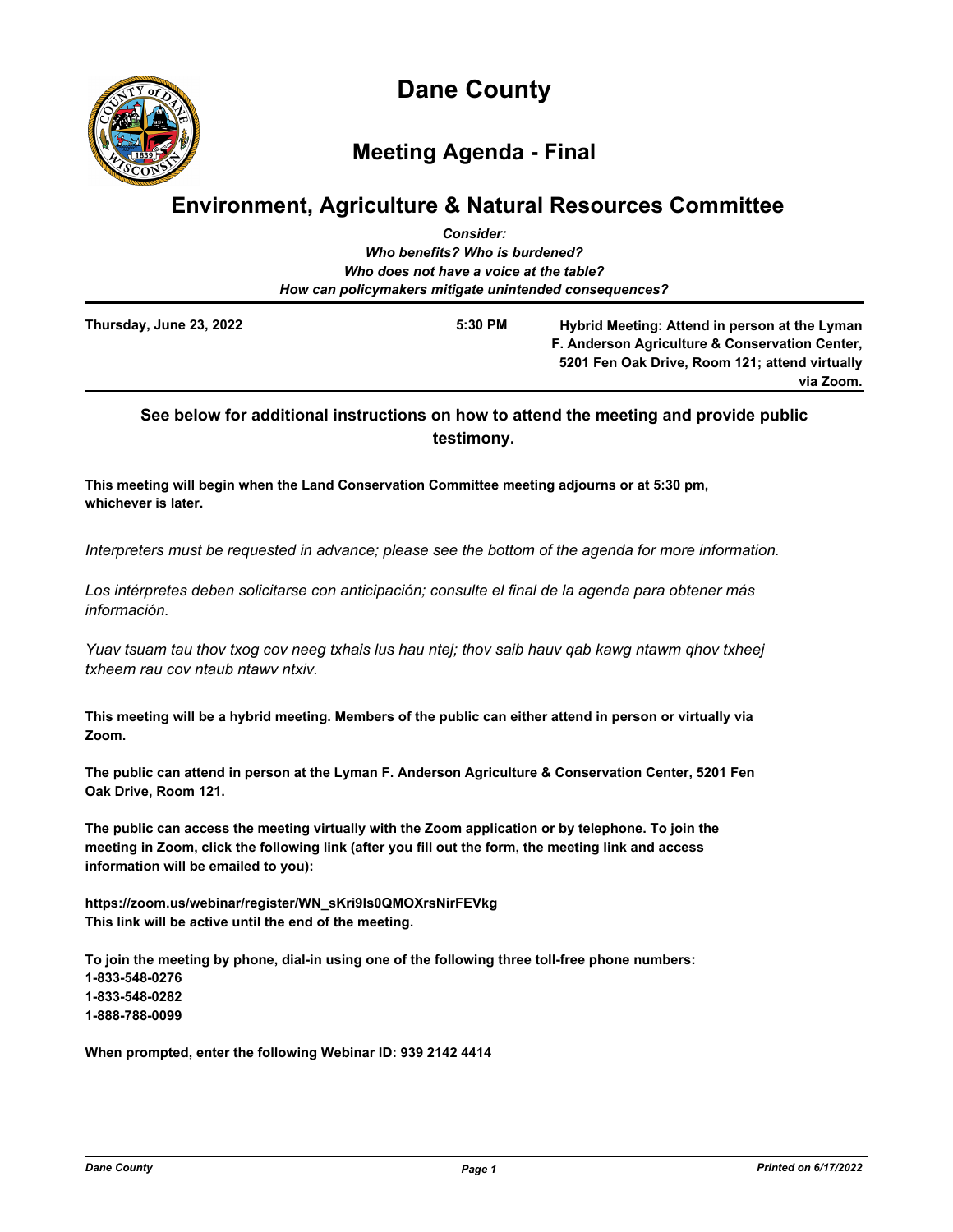**PROCESS TO PROVIDE PUBLIC COMMENT:**

**IN PERSON: Any members of the public wishing to register to speak on/support/oppose an agenda item can register in person at the meeting using paper registration forms. IT IS HIGHLY ENCOURAGED TO REGISTER VIA THE ZOOM LINK ABOVE EVEN IF YOU PLAN ON ATTENDING IN PERSON. In person registrations to provide public comment will be accepted throughout the meeting.**

**VIRTUAL: Any members of the public wishing to register to speak on/support/oppose an agenda item MUST REGISTER USING THE LINK ABOVE (even if you plan to attend using your phone). Virtual registrations to provide public comment will be accepted until 30 minutes prior to the beginning of the meeting. In order to testify (provide public comment) virtually, you must be in attendance at the meeting via Zoom or phone, you will then either be unmuted or promoted to a panelist and provided time to speak to the body.**

**If you want to submit a written comment for this meeting, or send handouts for board members, please send them to: lwrd@countyofdane.com**

# **A. Call To Order**

#### **B. Consideration of Minutes**

**1.** [2022 MIN-082](http://dane.legistar.com/gateway.aspx?m=l&id=/matter.aspx?key=22981) Minutes of the May 26, 2022 Environment, Agriculture & Natural Resources **Committee** 

*Sponsors:* Environment and Agriculture & Natural Resources Committee

*Attachments:* [EANR 05.26.22](http://dane.legistar.com/gateway.aspx?M=F&ID=938ef05a-adba-4cf2-824e-0d5bf40be96a.pdf)

**2.** [2022 MIN-111](http://dane.legistar.com/gateway.aspx?m=l&id=/matter.aspx?key=23071) Minutes of the June 1, 2022 Environment, Agriculture & Natural Resources **Committee** 

*Sponsors:* Environment and Agriculture & Natural Resources Committee

*Attachments:* [EANR 06.01.22](http://dane.legistar.com/gateway.aspx?M=F&ID=50f33750-89bf-45d3-ad84-1348de962f81.pdf)

# **C. Fund Transfers**

**1.** [2022 FTR-008](http://dane.legistar.com/gateway.aspx?m=l&id=/matter.aspx?key=22931) 2022 SOIL & WATER MANAGEMENT GRANT AWARD INCREASE FOR COST SHARE PAYMENTS

#### *Attachments:* [2022 FTR-008](http://dane.legistar.com/gateway.aspx?M=F&ID=2201f7e4-1c8c-4529-bda8-065aa42256e0.pdf)

#### *Legislative History*

5/24/22 Personnel & Finance **Committee** 

referred to the Environment, Agriculture & Natural Resources **Committee** 

This resolution was referred to the Environment, Agriculture & Natural Resources Committee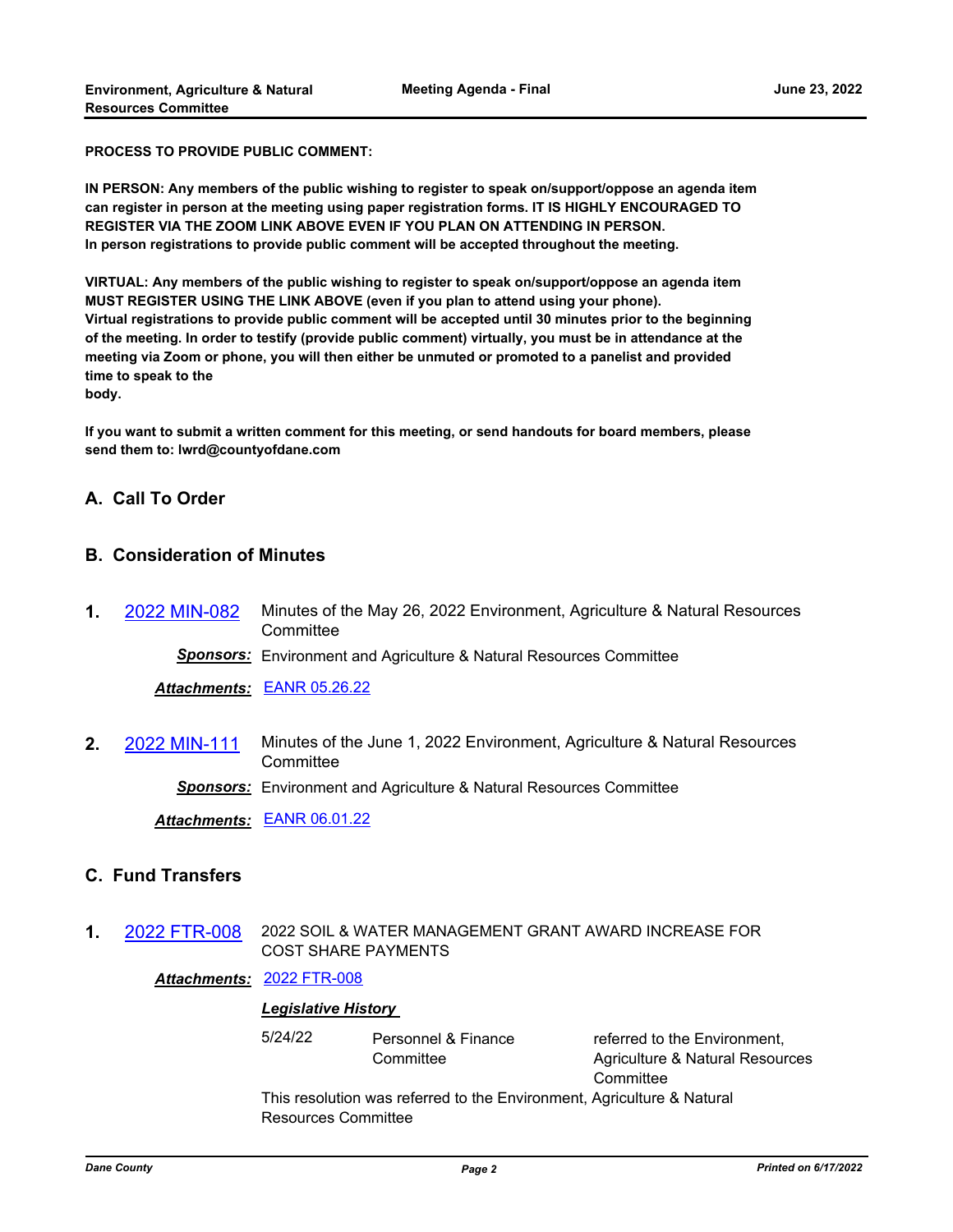5/24/22 Personnel & Finance **Committee** referred to the Personnel & Finance Committee This resolution was referred to the Personnel & Finance Committee

#### **D. Referrals (Resolutions & Ordinance Amendments)**

**1.** [2022 RES-047](http://dane.legistar.com/gateway.aspx?m=l&id=/matter.aspx?key=22906) NAMING THE NORTH MENDOTA NATURAL RESOURCE AREA IN THE TOWN OF WESTPORT WAAKIKIŽU NATURAL RESOURCE AREA

#### *Sponsors:* KIEFER, RIPP, RITT, SCHAUER, ENGELBERGER and JOERS

#### [2022 RES-047](http://dane.legistar.com/gateway.aspx?M=F&ID=e5868aa8-492c-4bde-8671-ffc58ad98b08.pdf) *Attachments:*

[2022 RES-047 Fiscal Note](http://dane.legistar.com/gateway.aspx?M=F&ID=1fdb5112-4633-4631-98db-705c032cb066.pdf)

#### *Legislative History*

6/3/22 County Board referred to the Park Commission This resolution was referred to the Park Commission

| 6/3/22 | County Board | referred to the Environment.                                           |
|--------|--------------|------------------------------------------------------------------------|
|        |              | Agriculture & Natural Resources                                        |
|        |              | Committee                                                              |
|        |              | This resolution was referred to the Environment, Agriculture & Natural |
|        |              |                                                                        |

Resources Committee

6/8/22 Park Commission recommended for approval A motion was made by BROUWER, seconded by MORAN, that the Resolution be recommended for approval. The motion carried by a voice vote 5-0. Passed

**2.** [2022 RES-051](http://dane.legistar.com/gateway.aspx?m=l&id=/matter.aspx?key=22930) AUTHORIZING ACCEPTANCE OF A MEMORANDUM OF UNDERSTANDING ADDENDUM FROM THE WI DEPARTMENT OF NATURAL RESOURCES

#### *Sponsors:* RIPP, RATCLIFF and ENGELBERGER

#### [2022 RES-051](http://dane.legistar.com/gateway.aspx?M=F&ID=3ba87851-46b6-4012-8a0c-82ec580ff5bb.pdf) *Attachments:*

[2022 RES-051 Fiscal Note](http://dane.legistar.com/gateway.aspx?M=F&ID=eb98a609-d31c-475b-a267-39baff6f7d5a.pdf)

#### *Legislative History*

6/3/22 County Board referred to the Park Commission This resolution was referred to the Park Commission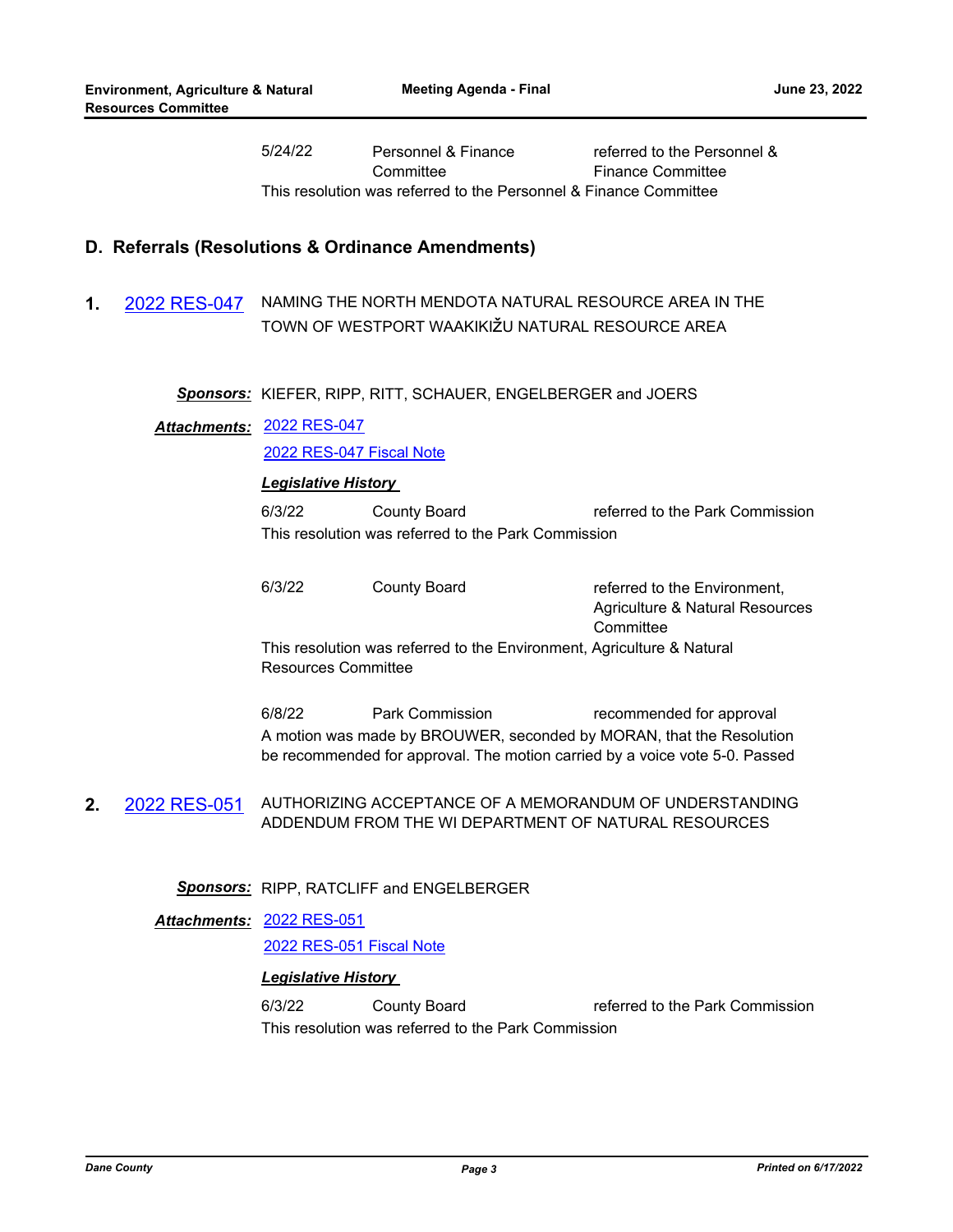| 6/3/22 | County Board                                                      | referred to the Environment,<br>Agriculture & Natural Resources<br>Committee |
|--------|-------------------------------------------------------------------|------------------------------------------------------------------------------|
|        | <b>Resources Committee</b>                                        | This resolution was referred to the Environment, Agriculture & Natural       |
| 6/3/22 | County Board                                                      | referred to the Personnel &<br><b>Finance Committee</b>                      |
|        | This resolution was referred to the Personnel & Finance Committee |                                                                              |

6/8/22 Park Commission recommended for approval A motion was made by BROUWER, seconded by THORESEN, that the Resolution Requiring 2/3rds Vote be recommended for approval. The motion carried by a voice vote 5-0. Passed

**3.** [2022 RES-067](http://dane.legistar.com/gateway.aspx?m=l&id=/matter.aspx?key=23002) AUTHORIZING LAND RESTORATION SPECIALIST PROJECT POSITION - LAND & WATER RESOURCES DEPARTMENT

#### *Sponsors:* RIPP, ENGELBERGER and SMITH

# [2022 RES-067](http://dane.legistar.com/gateway.aspx?M=F&ID=645dfe60-5013-4b37-8c7b-9a2bef1c3b6c.pdf) *Attachments:*

[2022 RES-067 Fiscal Note](http://dane.legistar.com/gateway.aspx?M=F&ID=f612cab2-3121-4b15-b526-b7306ab4aabd.pdf)

#### *Legislative History*

6/3/22 County Board referred to the Environment, Agriculture & Natural Resources **Committee** This resolution was referred to the Environment, Agriculture & Natural Resources Committee

6/3/22 County Board referred to the Personnel & Finance Committee

This resolution was referred to the Personnel & Finance Committee

6/8/22 Park Commission recommended for approval A motion was made by THORESEN, seconded by BROUWER, that the Resolution Requiring 2/3rds Vote be recommended for approval. The motion carried by a voice vote 5-0. Passed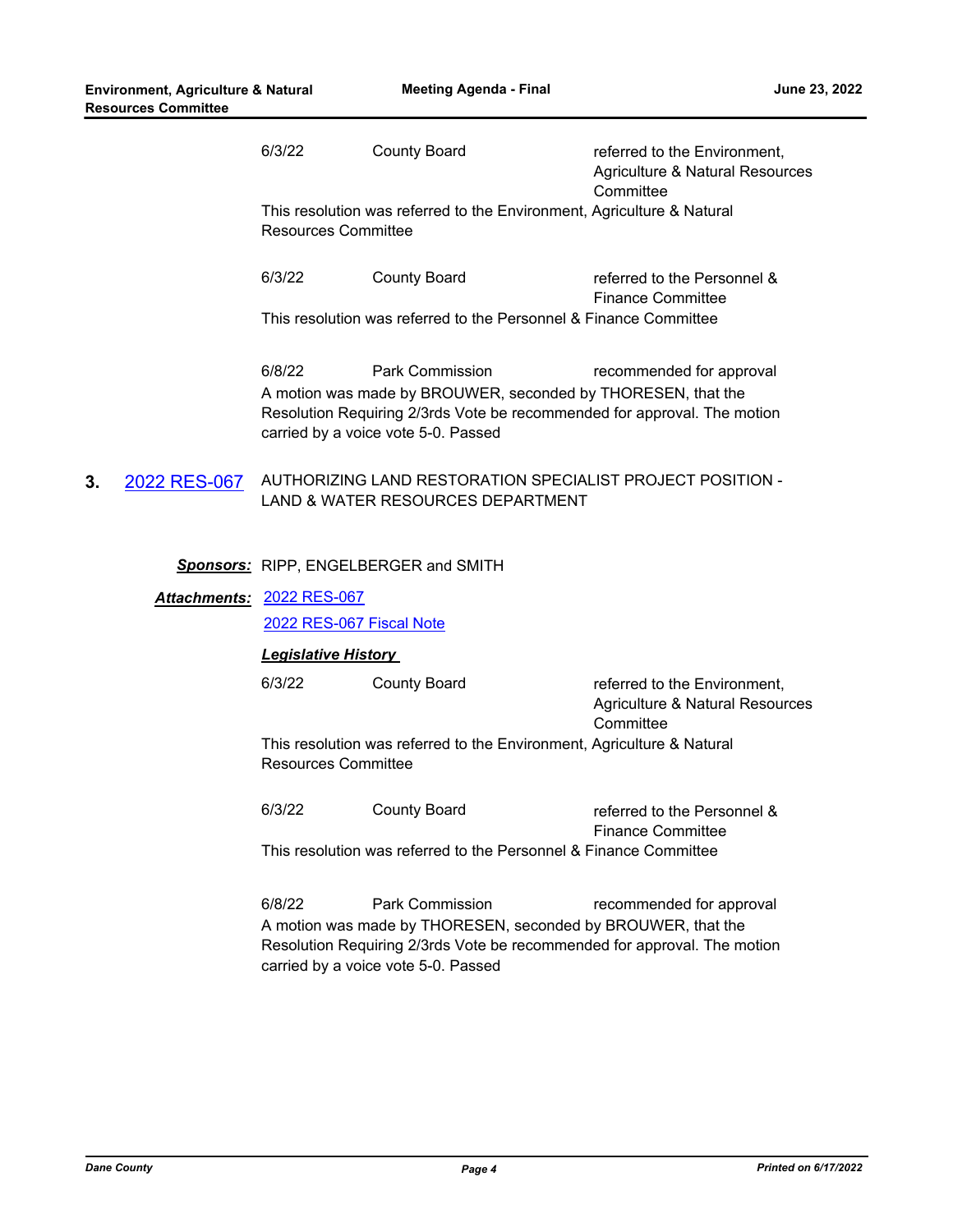## **4.** [2022 RES-075](http://dane.legistar.com/gateway.aspx?m=l&id=/matter.aspx?key=23066) AUTHORIZING ACCEPTANCE OF FUNDS FOR GOODLAND TENNIS COURT RESTORATION

#### *Sponsors:* CHAWLA and RIPP

[2022 RES-075](http://dane.legistar.com/gateway.aspx?M=F&ID=65a191fd-7654-4a84-9c1a-45b4470f42b2.pdf) *Attachments:*

[2022 RES-075 Fiscal Note](http://dane.legistar.com/gateway.aspx?M=F&ID=58ebd6d7-894b-4a34-83f6-4dcd92775bd0.pdf)

#### *Legislative History*

6/17/22 County Board referred to the Park Commission This resolution was referred to the Park Commission

6/17/22 County Board referred to the Environment. Agriculture & Natural Resources **Committee** This resolution was referred to the Environment, Agriculture & Natural Resources Committee

| 6/17/22 | County Board | referred to the Personnel &                                        |
|---------|--------------|--------------------------------------------------------------------|
|         |              | <b>Finance Committee</b>                                           |
|         |              | This resolution was referred to the Personnel & Finance Committee. |

**5.** [2022 RES-079](http://dane.legistar.com/gateway.aspx?m=l&id=/matter.aspx?key=23086) AUTHORIZING DOWNSTREAM BENEFICIAL USERS CONSENT FOR CHEROKEE PARK INC. WATER WITHDRAWAL

#### *Sponsors:* CHAWLA

[2022 RES-079](http://dane.legistar.com/gateway.aspx?M=F&ID=84cda65c-f66f-45da-8a98-bf44fc5c2108.pdf) *Attachments:* [2022 RES-079 Fiscal Note](http://dane.legistar.com/gateway.aspx?M=F&ID=5581d2be-09ed-437f-ac69-ac3899c3c23c.pdf)

#### *Legislative History*

6/17/22 County Board referred to the Park Commission This resolution was referred to the Park Commission

| 6/17/22             | County Board | referred to the Environment,                                           |
|---------------------|--------------|------------------------------------------------------------------------|
|                     |              | Agriculture & Natural Resources                                        |
|                     |              | Committee                                                              |
|                     |              | This resolution was referred to the Environment, Agriculture & Natural |
| Resources Committee |              |                                                                        |
|                     |              |                                                                        |

6/17/22 County Board referred to the Personnel & Finance Committee This resolution was referred to the Personnel & Finance Committee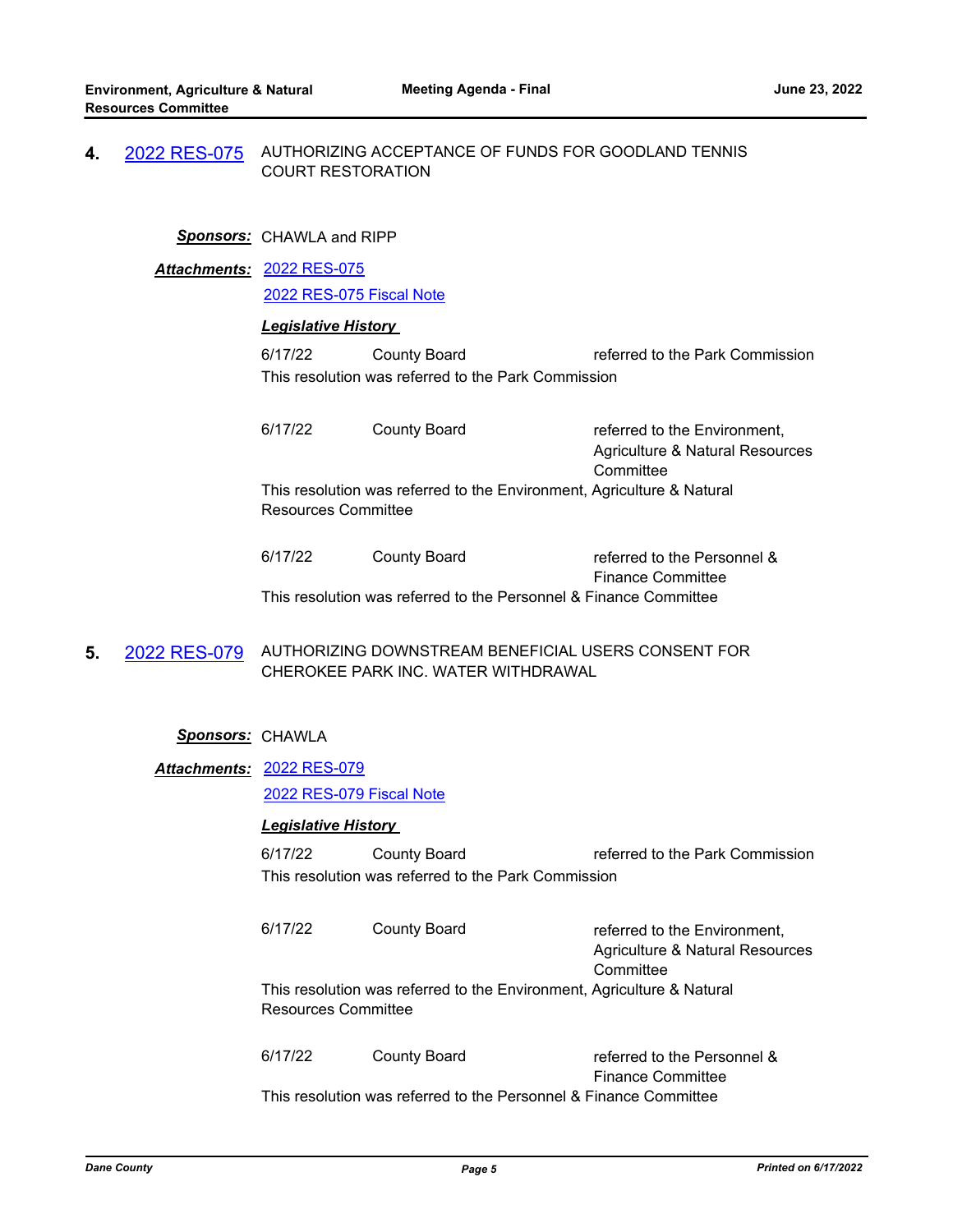**6.** [2022 RES-080](http://dane.legistar.com/gateway.aspx?m=l&id=/matter.aspx?key=23087) AUTHORIZING SALE OF LANDS ALONG STATE HIGHWAY 19 TO WISCONSIN DEPARTMENT OF TRANSPORTATION

#### *Sponsors:* CHAWLA and RIPP

|  | Attachments: 2022 RES-080                                                                                      |                     |                                                                              |  |  |
|--|----------------------------------------------------------------------------------------------------------------|---------------------|------------------------------------------------------------------------------|--|--|
|  | 2022 RES-080 Fiscal Note                                                                                       |                     |                                                                              |  |  |
|  | 2022 RES-080 MAP Berry                                                                                         |                     |                                                                              |  |  |
|  | 2022 RES-080 MAP Mazomanie                                                                                     |                     |                                                                              |  |  |
|  | <b>Legislative History</b>                                                                                     |                     |                                                                              |  |  |
|  | 6/17/22                                                                                                        | County Board        | referred to the Environment,<br>Agriculture & Natural Resources<br>Committee |  |  |
|  | This resolution was referred to the Environment, Agriculture & Natural<br><b>Resources Committee</b>           |                     |                                                                              |  |  |
|  | 6/17/22                                                                                                        | <b>County Board</b> | referred to the Public Works &                                               |  |  |
|  | <b>Transportation Committee</b><br>This resolution was referred to the Public Works & Transportation Committee |                     |                                                                              |  |  |
|  | 6/17/22                                                                                                        | <b>County Board</b> | referred to the Personnel &<br><b>Finance Committee</b>                      |  |  |
|  | This resolution was referred to the Personnel & Finance Committee                                              |                     |                                                                              |  |  |

# **E. Items Requiring Committee Action**

# **F. Presentations**

## **G. Reports to Committee**

#### **1. PFAS Sampling at Dane Co. Regional Airport**

*The purpose of this item is to inform the committee that this topic will be on a future agenda as information and staff are available. The committee may discuss the topic. There will not be a report, presentation or staff present to answer questions at this meeting.*

# **H. Future Meeting Items and Dates**

# **I. Public Comment on Items not on the Agenda**